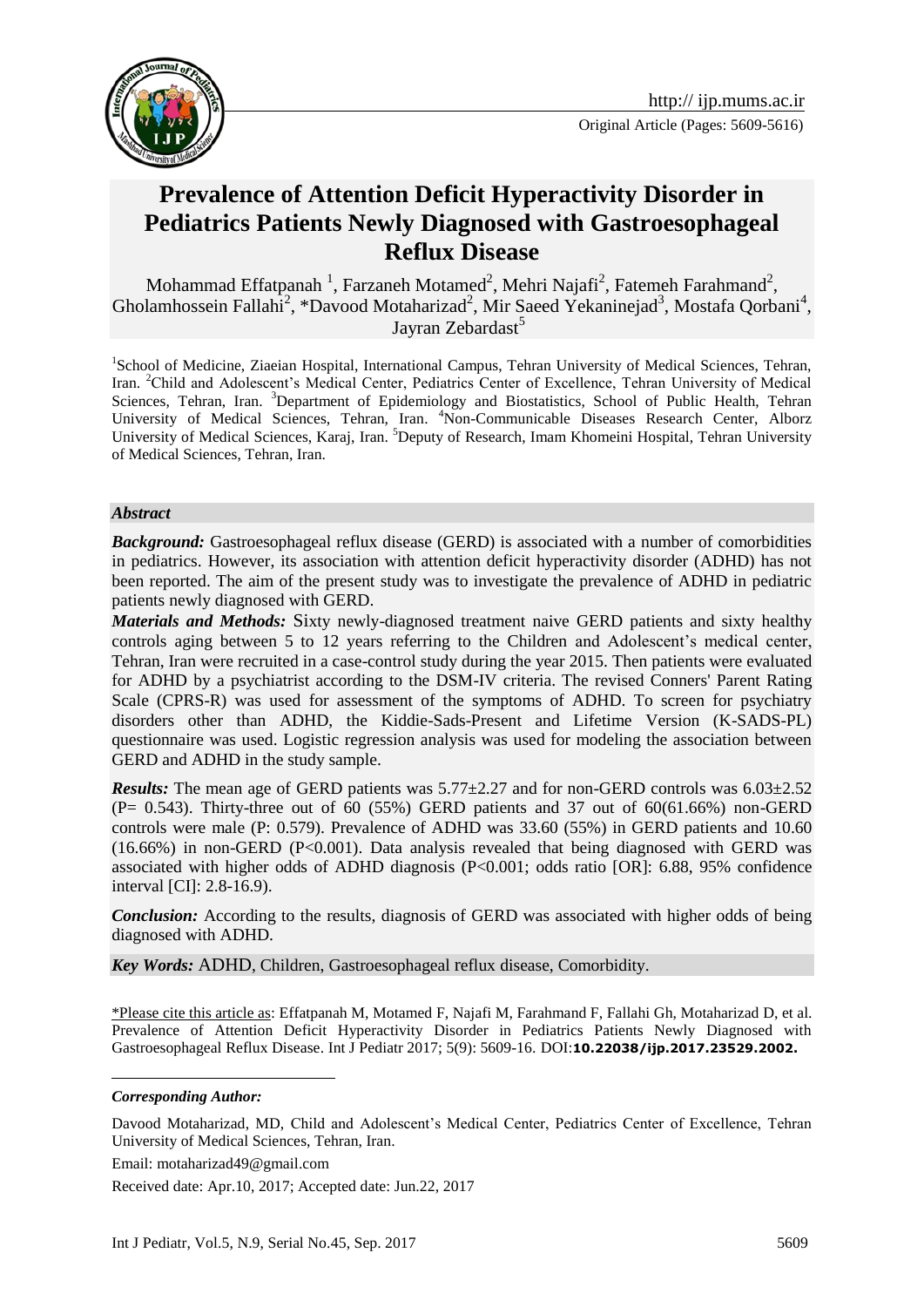# **1- INTRODUCTION**

 Attention-deficit/hyperactivity disorder (ADHD), marked by an ongoing pattern of inattention and/or hyperactivityimpulsivity that interferes with functioning or development in the children, is a common pediatric neurobehavioral disorder which requires timely medical attention (1). The exact etiology of the disorder has not been fully understood. Twin studies have demonstrated the contribution of genetic risk factors in the pathogenesis of the disorder (2). ADHD affects around 5 to 12% of school-age children (3-5). ADHD is known to be associated with a wide range of human behavioral disorders including anti-social behavior, learning disorders, substance abuse, communication problems and other psychiatric associated disorders (3-7).

Patients are usually to present the manifestations of other medical problems such as febrile convulsion in infants as well as visual problems including vision problems, respiratory system diseases such as asthma, allergic disease, thyroid disease, obesity, heart disease and urology problems (5-10). To these should be added the diseases of the gastrointestinal (GI) diseases such as diarrhea, constipation, abdominal pain, and other chronic bowel complications (4, 8, 11-14).

Gastroesophageal reflux (GER) is a physiologic process occurs in over 70% of infants several times a day, but it usually disappears by the age of 12-14 months. Gastroesophageal reflux disease (GERD) is a pathologic form of GER which lasts more than this age and causes troublesome symptoms and may be associated with further complications. GERD is a common disorder of the digestive system defined by the backflow of the contents of the stomach into esophagus leading to troublesome symptoms and/or complications. GERD prevalence in adults has been estimated to be 3.8% in Chinese population (15), 3.3% in Japanese population (16), around 20 % in Indian populations (17) and over 20% in the Western population (18). The estimated prevalence of the disease in North American infants is 12.3% and in older children is 1% (19). The manifestations may differ depending on the severity of the reflux. Clinical Features in GERD includes regurgitation, poor weight gain, anemia, dysphagia, irritability, pain, chest pain, heartburn, apnea, cyanosis, pneumonia, cough, stridor and neck tilting in infants (Sandifer's syndrome) (20-23). Risk factors GERD include but are not limited to congenital esophageal abnormalities and neurologic impairment (24). It is known to be associated with the pathologies of neurological system (18).

Since the previous studies have demonstrated the high prevalence of psychiatry disorders in patients with GERD (25-28) and association understood between ADHD and disease of the digestive tract (29), we sought to investigate the prevalence of ADHD in patients with GERD. Since when patients present with a diseases it is very important to be examined for the presence of other comorbidities, it is important to investigate the potential association between the two diseases. Therefore, we conducted the current study to examine the prevalence of ADHD in patients newly diagnosed with GERD.

# **2- MATERIALS AND METHODS**

# **2-1. Study design and subjects**

 The study design was case-control. Protocol of the study was approved by the institutional review board of the Tehran University of Medical Sciences. All ethical codes of the Declaration of Helsinki for Medical Studies including human subjects were appropriately followed. Sixty patients newly diagnosed with GERD and sixty non-GERD healthy controls aging between five to 12 years old were studied. Patients referring to Gastroenterology Clinic in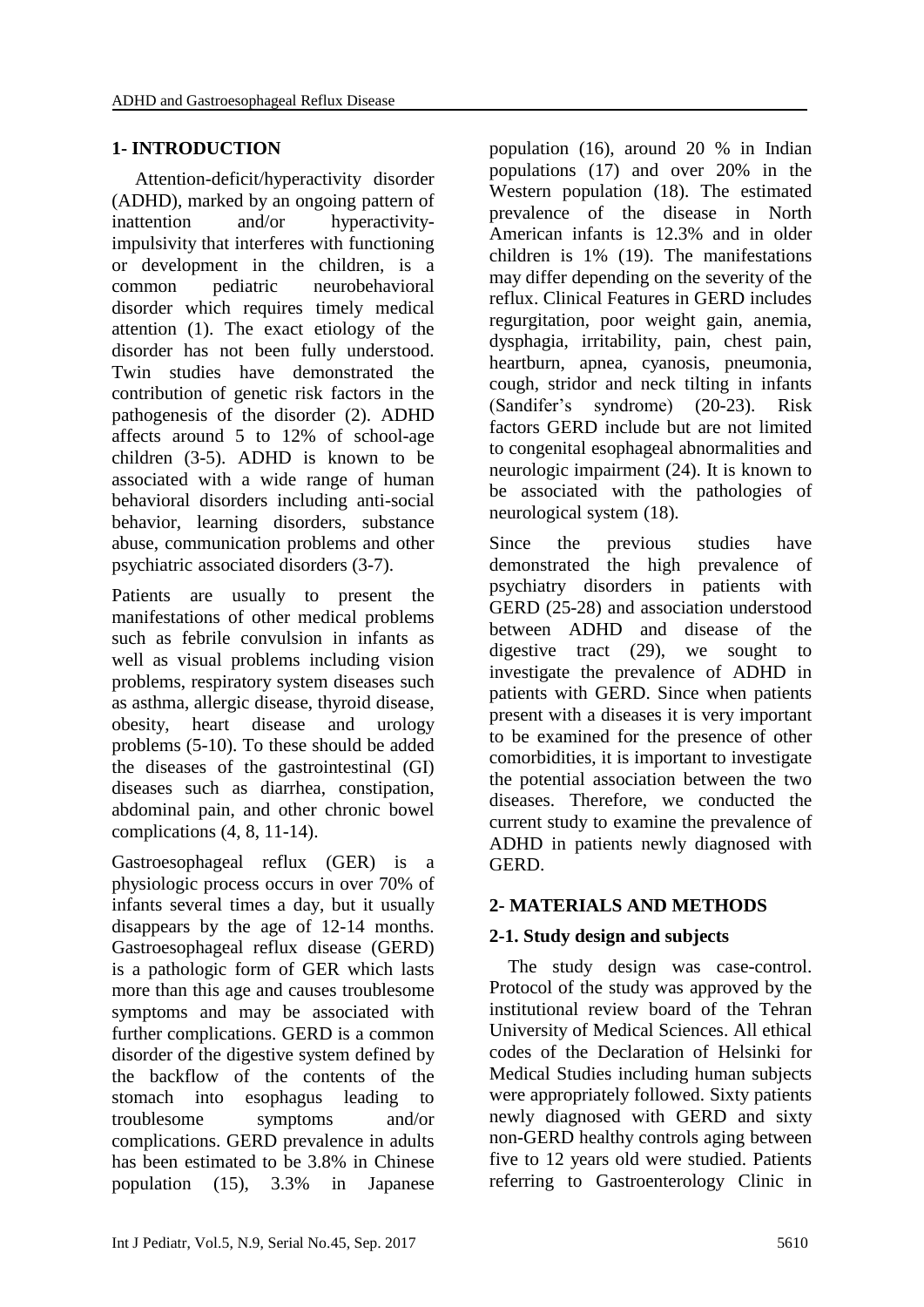Children and Adolescent's Medical Center, Tehran University of Medical Sciences, Tehran, Iran in the year 2015 entered the study after informed consent of the guardians and when required the patients themselves. Demographic data of the study participants were recorded in questionnaires. GERD diagnosis was based on the history and physical examination and other standard methods by gastroenterology department according to the National Institute for Health and Care Excellence (NICE) guideline (30). Children with following conditions were excluded from study: IQ scoring below 70, psychiatry disorders other than ADHD, patients with chronic diseases requiring long term treatment including epilepsy, asthma, diabetes, immune deficiency, malignancies, very low birth weight (VLBW) children, congenital and chromosomal abnormalities and intellectual disability.

### **2-2. ADHD diagnosis**

Subjects were referred to the psychiatry clinic for examination for ADHD. The revised Conners' Parent Rating Scale (CPRS-R) was used for assessment of the symptoms of ADHD (31). The Persian version of the questionnaire has been demonstrated to be reliable for the diagnosis of anxiety and other psychiatric disorders in Iranian children (32). It is a semi-structured diagnostic interview with parents. The questionnaire contains forty eight questions with four-scale answers ranging from "not at all", "just a little", "pretty much" and "very much"; these answers were scored 0, 1, 2 and 3, respectively. The questionnaire was answered with parents. The higher the score, more probable the patient is to have ADHD. Patients with sum of scores higher than 60, were considered as ADHD patient. To confirm the diagnosis and screen for other psychiatry disorders, the Kiddie-Sads-Present and Lifetime Version (K-SADS-PL) questionnaire was used

(33). This questionnaire is semi-structured and was used by a psychiatry specialist.

# **2-3. Statistical analysis**

Numerical data were presented as mean± standard deviation (SD) and frequency and frequency percent for qualitative data. Kolmogrov-Smirnov test and graphical presentation of the data was used test whether the distribution of the numerical data complies with the normal distribution of the data. Between groups comparisons were performed using unpaired t-test for normally distributed numerical data and Chi-square test for qualitative data. Logistic regression analysis was used to model the risk of ADHD from GERD, age, gender and weight of the patients. Data analysis was performed by SPSS v.16.0 (IBM, USA). P-value below 0.05 was set as statistical significance level.

# **3- RESULTS**

### **3-1. Descriptive and comparisons across subsamples**

 Patients and healthy controls were age and sex-matched and no significant differences between groups were observed in these parameters. Prevalence of ADHD between two groups was significantly different. Descriptive data are summarized in (**Table.1**). Mean age of the patients was 5.77±2.27 and 6.03±2.52 in GERD patients and controls (p=0.543). Also, mean height and weight were 112.13±34.77 and 18.9±11.3 in patients, and 108.95±41.39 and 18.1±9.67 in healthy controls (P>0.05 for both variables), respectively. There were no statistically significant differences in the prevalence of ADHD and GERD between male and female cases (P>0.05, **Figure.1**).

# **3-2. Logistic regression**

Results of the logistic regression analysis for predicting the risk of GERD from ADHD, gender, age, height and weight of the patients are presented in (**Table.2**).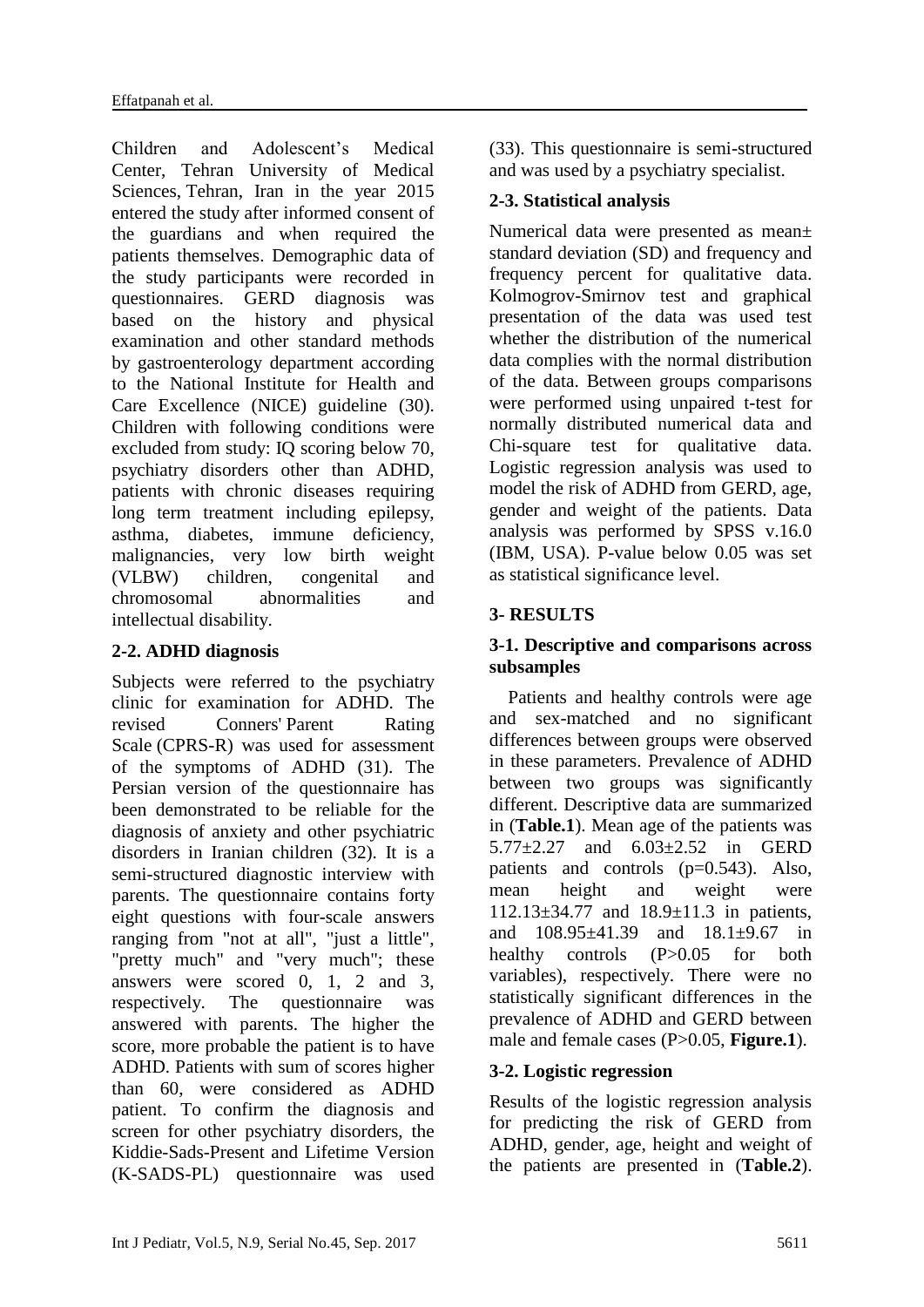Thirty three out of 60 (55%) of GERD patients and 10 out of 60 (16.66%) of healthy controls were diagnoses with ADHD (P<0.001). Analysis revealed that ADHD was significantly associated with the risk of presence of GERD in the study subjects and the odds of having ADHD for a patient diagnosed with GERD was 6.88 (95% confidence interval [CI]: 2.80- 16.91).

This effect was independent of the age and gender of the subjects. The odds ratio (OR) for a man to be diagnoses with ADHD was 1.66 (95% CI: 0.72-3.82, P=0.236) which shows no significant association between two factors. The same was observed in case of the age and ADHD diagnosis (OR: 1.03 [95% CI: 0.86-1.22, P=0764]).

|                       | Groups (mean $\pm$ SD or frequency/frequency |                  |         |
|-----------------------|----------------------------------------------|------------------|---------|
| Variables             | percent)                                     |                  | P-value |
|                       | <b>GERD</b> patients                         | Healthy controls |         |
| Gender (male percent) | 33/60 (55%)                                  | 37/60 (61.66%)   | 0.579   |
| ADHD (frequency)      | 33/60(55%)                                   | $10/60$ (16.66%) | < 0.001 |
| Age (years)           | $5.77 + 2.27$                                | $6.03 \pm 2.52$  | 0.543   |
| Weight (kg)           | $18.77 \pm 2.09$                             | $19.33 \pm 2.19$ | 0.25    |
| Height (cm)           | $96.0 \pm 13.51$                             | $94 \pm 12.09$   | 0.558   |

**Table-1**: Demographic information of the participants

Comparisons were made using independent samples t-test for qualitative data and chi-square test for qualitative data. GERD: Gastroesophageal reflux disease, ADHD: attention deficit hyperactivity disorder.



**Fig.1**: Prevalence of attention/deficit hyperactivity disorder (ADHD) and gastroesophageal reflux disease (GERD) in the male and female patients; the chart depicts the frequency percent of patients diagnosed with each of two diseases as two main outcome measures of the study in male and female group of patients. Values are presented as frequency percent by each gender. Statistical analysis showed no significant differences between male and female groups in case of their odds of being diagnosed with either ADHD or GERD.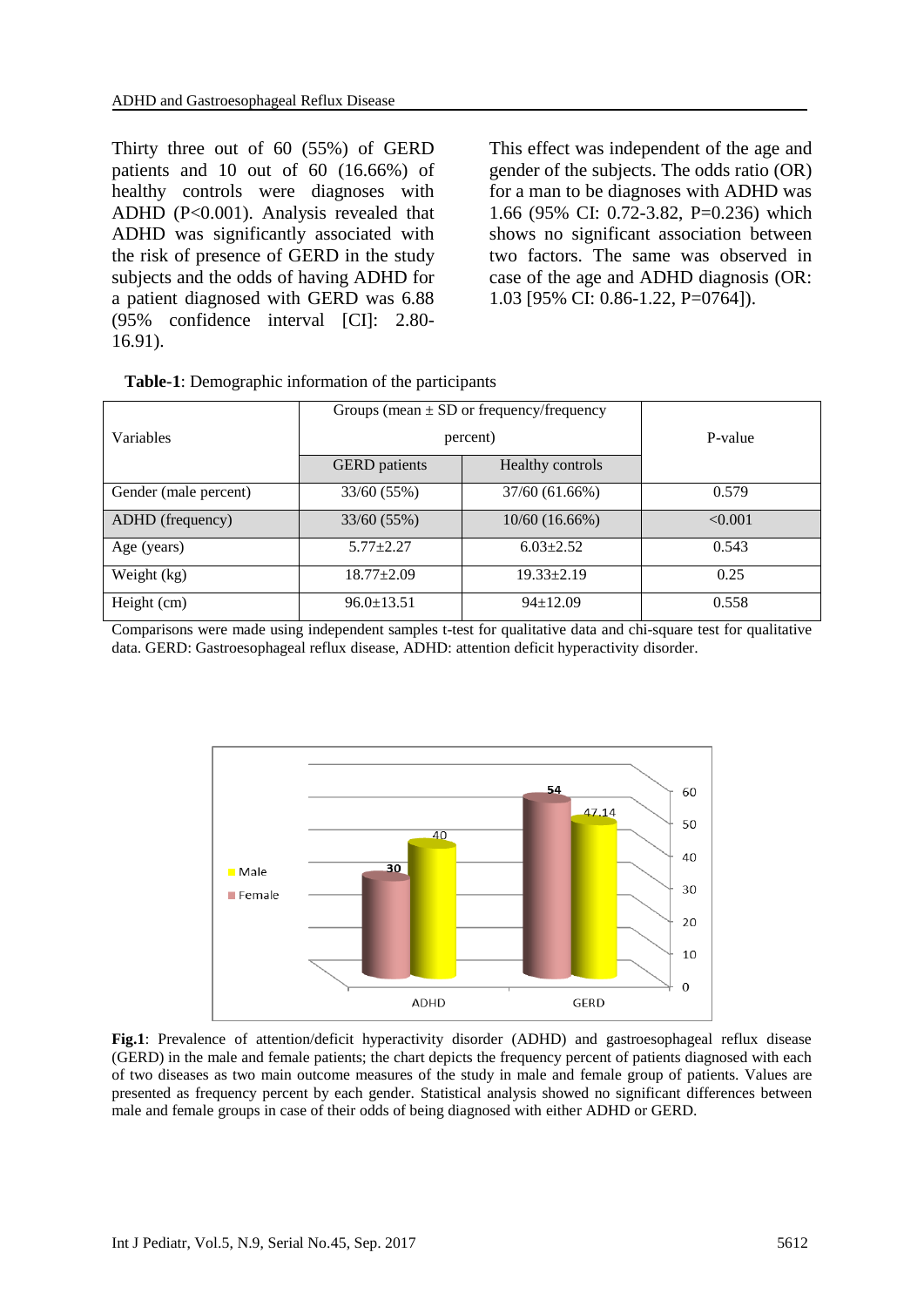| <b>Variables</b>        | OR (95% CI)            | P-value |
|-------------------------|------------------------|---------|
| Gender (referent: male) | $1.698(0.719-4.011)$   | 0.227   |
| ADHD (referent: no)     | 7.130 (2.823-18.006)   | < 0.001 |
| Age (years)             | $0.970(0.813 - 1.157)$ | 0.732   |
| Height (cm)             | $0.996(0.964-1.029)$   | 0.802   |
| Weight (kg)             | $1.174(0.971 - 1.418)$ | 0.097   |

**Table-2**: The Relationship between ADHD with GERD

OR: Odds ratio; SD: Standard deviation; The results of the logistic regression analysis for evaluation of the effects of attention/deficit hyperactivity disorder (ADHD) on gastroesophageal reflux disease (GERD) adjusted for age and gender.

#### **4- DISCUSSION**

 In the current study we investigated the prevalence of ADHD in pediatric patients newly diagnosed with GERD. Analysis revealed the high odds for association between these conditions. The present study is the first description of association between ADHD and GERD. The association between these two disorders could be described by different hypotheses. Since we have chosen our study samples from newly diagnosed patients who have not received any treatment, either pharmacological or behavioral, the association could not be the effect of interventions intended for the treatment of either disease. The association could hint a common pathogenic mechanism which is implicated in both of the diseases. GERD has been demonstrated to be associated with behavioral problems. Böhmer et al. demonstrated that GERD is highly prevalent in institutionalized intellectually disabled individuals (34).

Other studies have demonstrated the adverse effects of GERD on patients quality of life and behavior which may be direct consequence of the disease (35). Patients often have problem sleeping and mood disorders (28, 36). Kamolz and Velanovich have extensively discussed the psychological and physiological aspects of esophageal and other gastrointestinal symptoms. They suggested the biopsychosocial model of the disease which implies a close relationship between psychological conditions and disorders of the digestive system including GERD (27). According to Fujiwara et al., GERD is associated with sleep disorders (37, 38). The same observation has been made with several other independent studies (26, 39- 41). Martín-Merino et al., demonstrated the high prevalence of GERD in patients receiving anti-depressants (42). This could be attributed to the effects of antidepressants on the onset of GERD. You et al., have demonstrated the high prevalence of psychiatric disorders in GERD patients. In their study the risks of depressive disorder, anxiety disorder and sleep were higher in the GERD cohort than in the comparison cohort (25). Other studies have implied a wide range of comorbidities associated with GERD.

These comorbidities include, but are not limited to the arterial hypertension, hypercholesterolemia, obesity, type II diabetes mellitus, depression, arthritis, depression, osteoporosis, asthma and constipation (43). Another study by Mizyed et al., have demonstrated the presence of a wide spectrum of psychological comorbidities including bipolar disorder, major depression, paranoid schizophrenia, schizophrenia, alcohol dependence, polysubstance abuse and borderline personality in patients with GERD (44).

However, there has been no report on the prevalence of ADHD in patients with GERD. Present study is the first study to describe the association between the ADHD, as a psychiatric condition, with the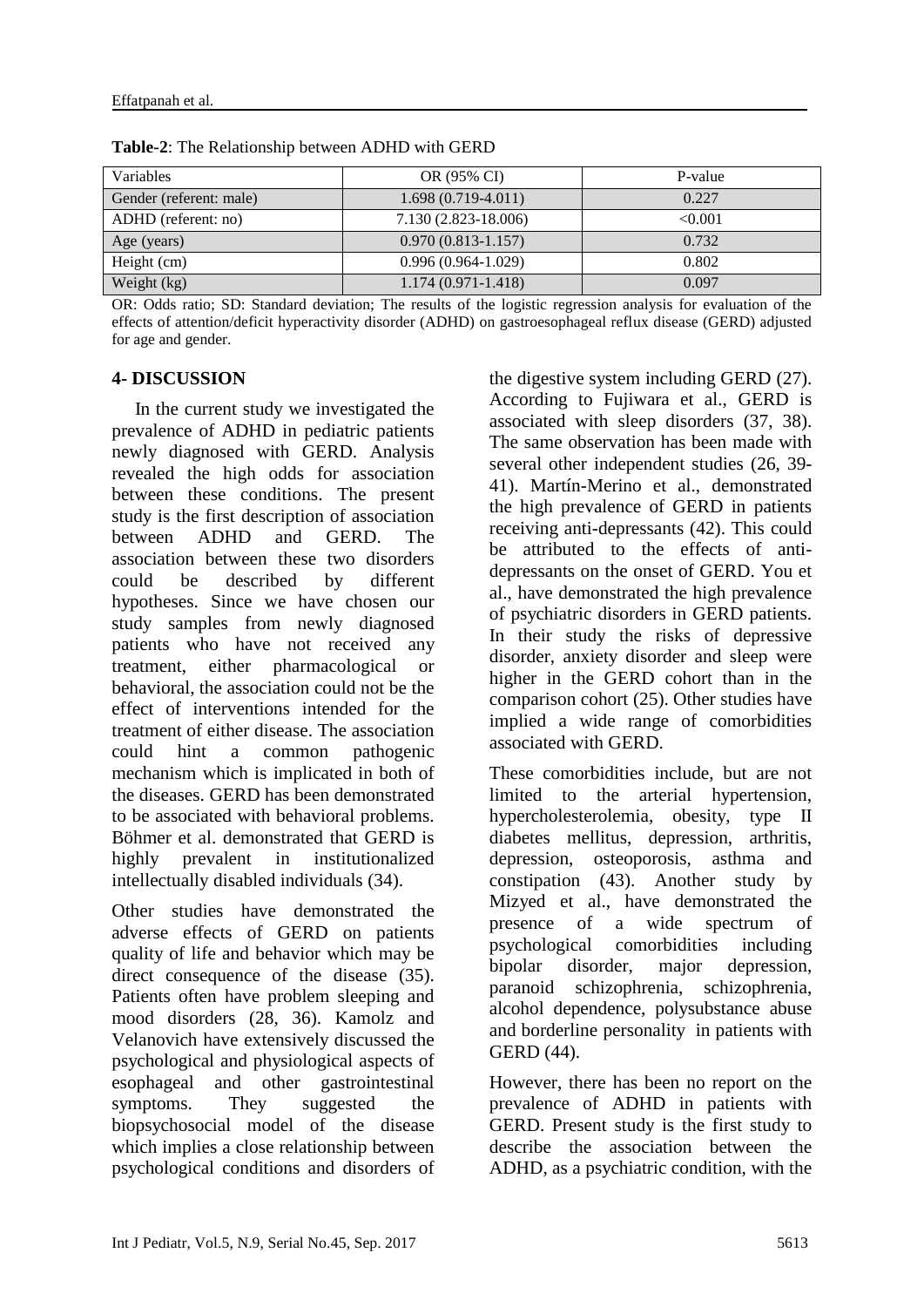GERD, as a disorder of the digestive system. It is not possible to draw a conclusion regarding the type of association between these two conditions. However, since the odds of association is dramatically high we suggest that patients with GERD to be tested for ADHD. Furthermore, we suggest further studies to validate the findings of the current study and define the interaction, if any, between these two conditions, biological relevance of the conditions and mechanisms associated with the presumed interactions.

### **5- CONCLUSION**

 Since GERD is associated with psychiatric conditions, clinicians should pay attention to the psychiatric comorbidities of the GERD including ADHD. Further studies are warranted for deeper understanding of the association between GERD and ADHD for appropriate and timely management of the conditions.

#### **6- CONFLICT OF INTEREST:** None.

#### **7- ACKNOWLEDGEMENT**

We acknowledge the staff of Gastroenterology Clinic in Children and Adolescent's Medical Center, Tehran University of Medical Sciences, Tehran, Iran.

#### **8- REFERENCES**

1. Sanchez ED, Gremse DA. Gastroesophageal Reflux in Infants and Children. 2003. Available at: http://www.turnerwhite.com/pdf/brm\_PM\_V1P1\_03.pdf.

2. Mohammed I, Cherkas LF, Riley SA, Spector TD, Trudgill NJ. Genetic influences in gastro-oesophageal reflux disease: a twin study. Gut. 2003;52(8):1085-89.

3. Yousefichaijan P, Salehi B, Shekholeslami H, Hashemi M, Sharafkhah M, Amiri M, et al. Is Attention Deficit Hyperactivity Disorder more Prevalent in Children with functional constition? Sch.J.App.Med.Sci. 2015;3(1C): 209-13.

4. Chou I-C, Chang Y-T, Chin Z-N, Muo C-H, Sung F-C, Kuo H-T, et al. Correlation between epilepsy and attention deficit hyperactivity disorder: a population-based cohort study. PLoS One. 2013;8(3):e57926.

5. Rowland AS, Lesesne CA, Abramowitz AJ. The epidemiology of attention‐ deficit/hyperactivity disorder (ADHD): a public health view. Ment Retard Dev Disabil Res Rev. 2002;8(3):162-70.

6. Richer LP, Shevell MI, Rosenblatt BR. Epileptiform abnormalities in children with attention-deficit-hyperactivity disorder. Pediatr Neurol. 2002;26(2):125-9.

7. Pineda DA, Lopera F, Palacio JD, Ramirez D, Henao GC. Prevalence estimations of attention-deficit/hyperactivity disorder: differential diagnoses and comorbidities in a Colombian sample. Int J Neurosci. 2003;113(1):49-71.

8. Cardo E, Amengual-Gual M. [Is attention deficit hyperactivity disorder associated with other prevalent pathologies of early childhood?]. Rev Neurol. 2015;60:S109- 13.

9. Cutuli J, Herbers JE, Rinaldi M, Masten AS, Oberg CN. Asthma and behavior in homeless 4-to 7-year-olds. Pediatrics. 2010;125(1):145-51.

10. Fasmer OB, Halmøy A, Eagan TM, Oedegaard KJ, Haavik J. Adult attention deficit hyperactivity disorder is associated with asthma. BMC Psychiatry 2011;11(1):128.

11. Yuksel H, Sogut A, Yilmaz O. Attention deficit and hyperactivity symptoms in children with asthma. J Asthma. 2008;45(7):545-7.

12. Grizenko N, Shayan YR, Polotskaia A, Ter-Stepanian M, Joober R. Relation of maternal stress during pregnancy to symptom severity and response to treatment in children with ADHD. J Psychiatry Neurosci. 2008;33(1):10.

13. Amiri S, Fakhari A, Golmirzaei J, Mohammadpoorasl A, Abdi S. Tourette's syndrome, chronic tics, and comorbid attention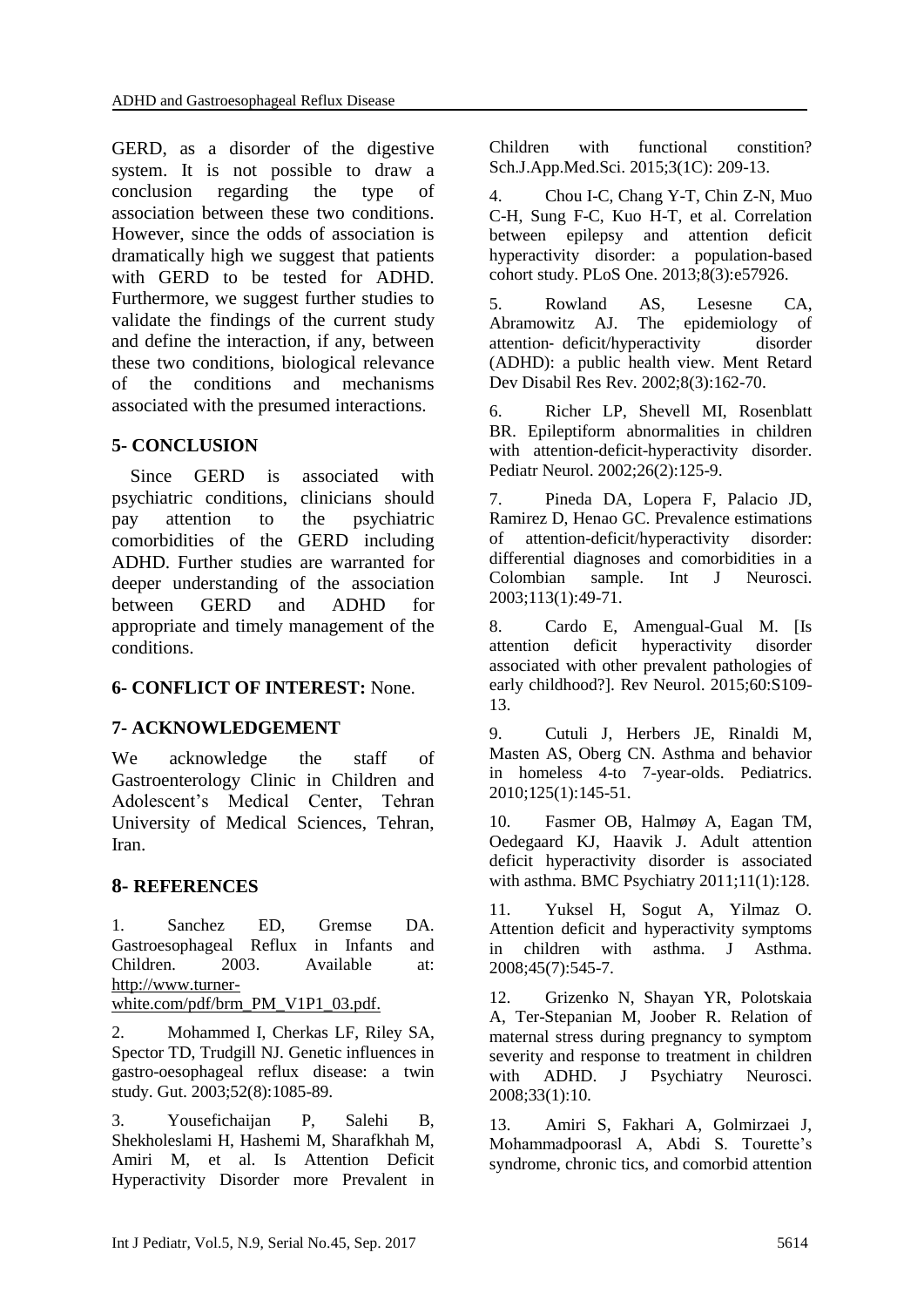deficit/hyperactivity disorder in elementary students. Arch Iran Med. 2012;15(2):76-8.

14. Malek A, Amiri S, Abdi S. Previous medical history of diseases in children with attention deficit hyperactivity disorder and their parents. Journal of Analytical Research in Clinical Medicine 2014;2(1): 42-6.

15. Tan VP, Wong BC, Wong WM, Leung WK, Tong D, Yuen MF, et al. Gastroesophageal Reflux Disease: Cross-Sectional Study Demonstrating Rising Prevalence in a Chinese Population. Journal of clinical gastroenterology. 2016;50(1):e1-7.

16. Miwa H, Takeshima T, Iwasaki K, Hiroi S. Medical cost, incidence rate, and treatment status of gastroesophageal reflux disease in Japan: analysis of claims data. Journal of medical economics 2016;19(11):1049-55.

17. Wang HY, Leena KB, Plymoth A, Hergens MP, Yin L, Shenoy KT, et al. Prevalence of gastro-esophageal reflux disease and its risk factors in a community-based population in southern India. BMC gastroenterology 2016;16:36.

18. Dent J, El-Serag HB, Wallander MA, Johansson S. Epidemiology of gastrooesophageal reflux disease: a systematic review. Gut. 2005;54(5):710-7.

19. van der Pol RJ, Smits MJ, Venmans L, Boluyt N, Benninga MA, Tabbers MM. Diagnostic accuracy of tests in pediatric gastroesophageal reflux disease. The Journal of pediatrics 2013;162(5):983-7 e1-4.

20. Hassall E, Kerr W, El-Serag HB. Characteristics of children receiving proton pump inhibitors continuously for up to 11 years duration. J Pediatr. 2007;150(3):262-7. e1.

21. Gunnarsdottir A, Stenstrom P, Arnbjornsson E. 48-hour wireless oesophageal pH-monitoring in children: are two days better than one? Eur J Pediatr Surg. 2007;17(6):378- 81.

22. Chen C-L, Orr WC. Analysis of 24 hour esophageal pH monitoring: the effect of state of consciousness. Curr Gastroenterol Rep. 2008;10(3):258-62.

23. Orenstein SR. Infantile reflux: different from adult reflux. Am J Med. 1997;103(5):114S-9S.

24. Roman S, Kahrilas PJ. The diagnosis and management of hiatus hernia. BMJ. 2014;349:g6154.

25. You ZH, Perng CL, Hu LY, Lu T, Chen PM, Yang AC, et al. Risk of psychiatric disorders following gastroesophageal reflux disease: a nationwide population-based cohort study. Eur J Intern Med. 2015;26(7):534-9.

26. Ju G, Yoon IY, Lee SD, Kim N. Relationships between sleep disturbances and gastroesophageal reflux disease in Asian sleep clinic referrals. J Psychosom Res. 2013;75(6):551-5.

27. Kamolz T, Velanovich V. Psychological and emotional aspects of gastroesophageal reflux disease. Dis Esophagus. 2002;15(3):199-203.

28. Sanna L, Stuart AL, Berk M, Pasco JA, Girardi P, Williams LJ. Gastro oesophageal reflux disease (GORD)-related symptoms and its association with mood and anxiety disorders and psychological symptomology: a population-based study in women. BMC Psychiatry 2013;13:194.

29. Aksglæde K, Pedersen J, Lange A, Funch-Jensen P, Thommesen P. Gastro‐ Esophageal Reflux Demonstrated by Radiography in Infants Less Than 1 Year of Age. Acta Radiol. 2003;44(2):136-8.

30. Davies I, Burman-Roy S, Murphy MS, Guideline Development G. Gastrooesophageal reflux disease in children: NICE guidance. BMJ. 2015;350:g7703.

31. Conners CK, Sitarenios G, Parker JD, Epstein JN. The revised Conners' Parent Rating Scale (CPRS-R): factor structure, reliability, and criterion validity. J Abnorm Child Psychol. 1998;26(4):257-68.

32. Ghanizadeh A. ADHD, bruxism and psychiatric disorders: does bruxism increase the chance of a comorbid psychiatric disorder in children with ADHD and their parents? Sleep Breath. 2008;12(4):375-80.

33. Mohammadi MR, Ahmadi N, Salmanian M, Asadian-Koohestani F, Ghanizadeh A, Alavi A, et al. Psychiatric